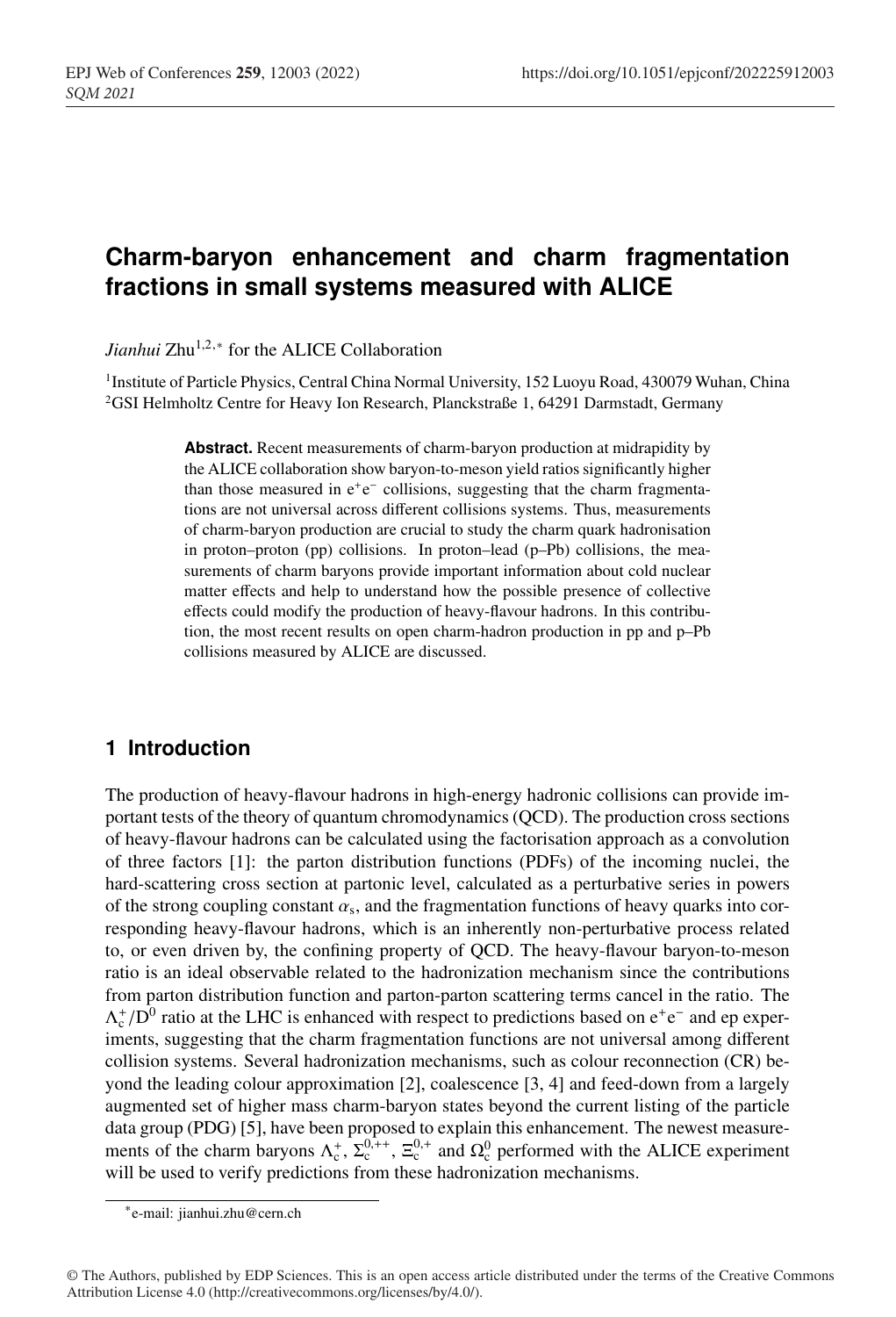

**Figure 1.** Left: The  $\Lambda_c^+ / D^0$  ratio as a function of  $p_T$  measured in pp collisions at  $\sqrt{s} = 5.02$  TeV [7]. Middle: The  $\Xi_c^0/D^0$  and  $\Xi_c^+/D^0$  ratios measured in pp collisions at  $\sqrt{s} = 13$  TeV [8]. Right: The  $BR \times \Omega_c^0/D^0$  measured in pp collisions at  $\sqrt{s} = 13$  TeV. All the charm baryon-to-meson yield ratios are compared to theoretical calculations [2–5, 11].

#### **2 Charm baryon-to-meson yield ratios in pp collisions**

Thanks to the large data sample collected during the Run 2 period in pp collisions at  $\sqrt{s}$  = 5.02 and 13 TeV, ALICE measured all the ground-state charm hadrons down to low transverse momentum ( $p_T$ ), including charm mesons ( $D^0$ ,  $D^+$ ,  $D_s^+$  [6]) and charm baryons ( $\Lambda_c^+$  [7],  $\Xi_c^{0,+}$  [8, 9], and  $\Omega_c^0$ ). The  $\Lambda_c^+/D^0$  yield ratio is measured as a function of  $p_T$  in pp collisions at  $\sqrt{s}$  = 5.02 TeV as shown in Fig. 1 (left), the  $\Xi_c^0/D^0$  and  $\Xi_c^+/D^0$  yield ratios are measured in pp collisions at  $\sqrt{s} = 13$  TeV as shown in Fig. 1 (middle). For  $\Omega_c^0$ , the absolute decay branching ratio (BR) of  $\Omega_c^0 \to \Omega^- \pi^+$  is not measured, hence the BR of  $\Omega_c^0 \to \Omega^- \pi^+$  times cross section of  $\Omega_c^0$  over cross section of D<sup>0</sup> in pp collisions at  $\sqrt{s} = 13$ TeV is reported in Fig. 1 (right). In order to compare data with models, a theoretical calculation of BR( $\Omega_c^0 \to \Omega^- \pi^+$ ) [10] is used to multiply different models. The  $\Lambda_c^+/D^0$  and  $\Xi_c^0/D^0$ ratios show a downward trend with increasing  $p<sub>T</sub>$ . The Monte Carlo generator PYTHIA8 (Monash) [11] tuned on measurements in e<sup>+</sup>e<sup>−</sup> collisions largely underestimates all four charm baryon-to-meson yield ratios, providing evidence of different charm hadronisation mechanisms between  $e^+e^-$  and pp collisions. The  $\Lambda_c^+/D^0$  ratio is better described by a model with colour reconnection beyond the leading colour approximation [2], a statistical hadronisation model with an augmented set of charm baryon states predicted by the relativistic quark model (RQM) [5], or a model relying on hadronisation via coalescence and fragmentation [3]. However, all the models underestimate the  $\Xi_c^{0,+}/D^0$  and BR  $\times \Omega_c^0/D^0$  ratios, except the Catania model [3] including charm quark hadronisation via both coalescence and fragmentation, which would indicate a partonic system similar to a quark–gluon plasma (QGP) in pp collisions.

#### **3 Charm production and fragmentation in pp collisions**

The charm fragmentation fraction  $f(c \rightarrow H_c)$  shown in Fig. 2 (left) represents the probability of a charm quark hadronising into a given charm hadron. The fragmentation fraction for the  $\Xi_c^0$  baryon is the first measurement in any collision system. An increase of about a factor of 3.3 for the fragmentation fraction for the  $\Lambda_c^+$  baryon with respect to  $e^+e^-$  and ep collisions, and a corresponding decrease of about a factor of 1.2–1.4 for the  $D^0$  meson are observed, showing that the assumption of the charm fragmentation universality (collision-system independence) is broken. Charm quarks hadronise into baryons almost 40% of the time, which is four times more often than what was measured at colliders with electron beams.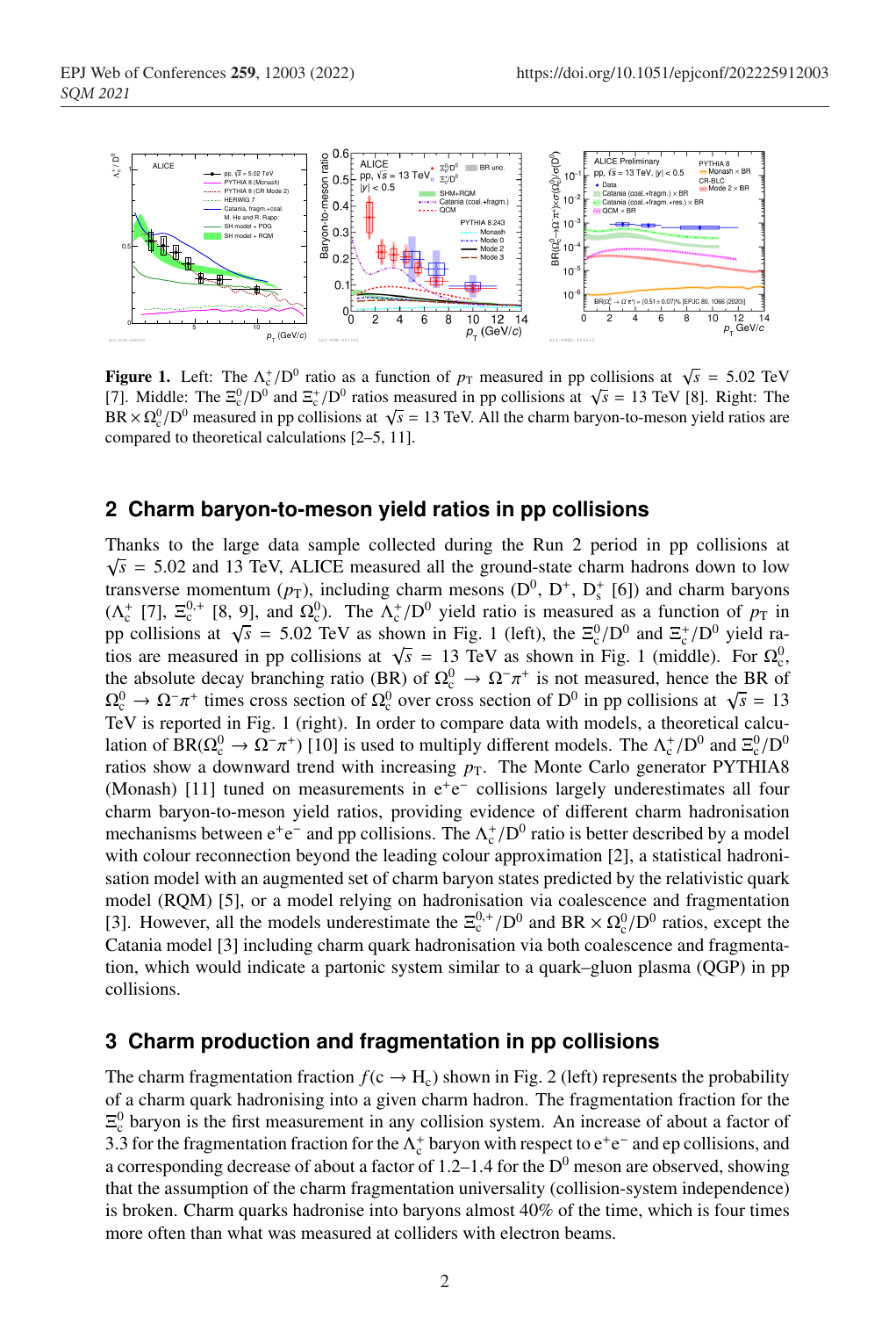

Figure 2. Left: Charm-quark fragmentation fractions into charm hadrons measured in pp collisions at  $\sqrt{s}$  = 5.02 TeV in comparison with experimental measurements performed in e<sup>+</sup>e<sup>−</sup> and ep collisions [18]. Right: Charm production cross section at midrapidity per unit of rapidity as a function of the collision energy at the LHC [18] and RHIC [14, 15] compared to FONLL [16] and NNLO [17] calculations.

The c $\bar{c}$  production cross section per unit of rapidity at midrapidity  $(d\sigma^{c\bar{c}}/dy|_{y|<0.5})$  is calculated by summing the  $p_T$ -integrated cross sections of all measured ground-state charm hadrons ( $D^0$ ,  $D^+$ ,  $D_s^+$ ,  $\Lambda_c^+$ ,  $\Xi_c^0$  and their charge conjugates). The contribution of  $\Xi_c^0$  is multiplied by a factor of 2 in order to account for the contribution of  $\Xi_c^+$ . Since the absence of a  $\Omega_c^0$  production measurement at hadron colliders, an asymmetric systematic uncertainty is assigned assuming a contribution equal to the one of  $\Xi_c^0$  considering the prediction of the Catania model [3]. The resulting cc production cross section per unit of rapidity at midrapidity is  $d\sigma^{c\bar{c}}/dy|_{y|<0.5}^{pp, 5.02 \text{ TeV}} = 1165 \pm 44(\text{stat})_{-101}^{+134}(\text{syst}) \mu b$ . The updated fragmentation fractions obtained in pp collisions at  $\sqrt{s}$  = 5.02 TeV allow the recomputation of the charm production cross sections per unit of rapidity at midrapidity in pp collisions at  $\sqrt{s}$  = 2.76 and 7 TeV, which are about 40% higher than the previously published results [12, 13]. The measured cc production cross section per unit of rapidity at midrapidity together with measurements at RHIC [14, 15] are located at the upper edge of FONLL [16] and NNLO [17] predictions.

### **4 Charm hadronisation in p–Pb collisions**

Charm hadronisation in p–Pb collisions at  $\sqrt{s_{NN}}$  = 5.02 TeV is also investigated. The left panel of Fig. 3 shows the  $\Lambda_c^+ / D^0$  ratio as a function of  $p_T$  in pp and p–Pb collisions at 5.02 TeV. This ratio has been measured down to the  $p<sub>T</sub>$  interval  $0 < p<sub>T</sub> < 1$  GeV/*c* in p–Pb collisions for the first time at the LHC. The measurements of  $\Lambda_c^+/D^0$  in pp and p–Pb collisions are qualitatively consistent with each other, although a larger ratio in  $3 < p<sub>T</sub> < 8$  GeV/*c* and a lower ratio in  $1 < p_T < 2 \text{ GeV}/c$  are measured in p–Pb collisions with respect to pp collisions. A clear decreasing trend with increasing  $p<sub>T</sub>$  is obtained in both pp and p–Pb collisions for  $p_T > 2 \text{ GeV}/c$ . The nuclear modification factor  $R_{\text{pPb}}$  of the  $\Lambda_c^+$  baryon measured as a function of  $p_T$  together with  $R_{\text{pPb}}$  of non-strange D mesons are shown in the right panel of Fig. 3. There is a significant suppression for  $p_T < 2 \text{ GeV}/c$  and enhancement for  $4 < p_T < 8 \text{ GeV}/c$  in p-Pb collisions with respect to pp collisions, which is similar as the  $p_T$  distribution of  $\Lambda_c^+/D^0$  ratio, suggesting the presence of possible radial flow effects or a further modification of the charm hadronisation mechanism in p–Pb collisions. The measurement of  $R_{\text{pPb}}$  for the  $\Lambda_c^+$  baryon is compared to model calculations. The POWHEG  $[19] + PYTHIA6$  simulations use the